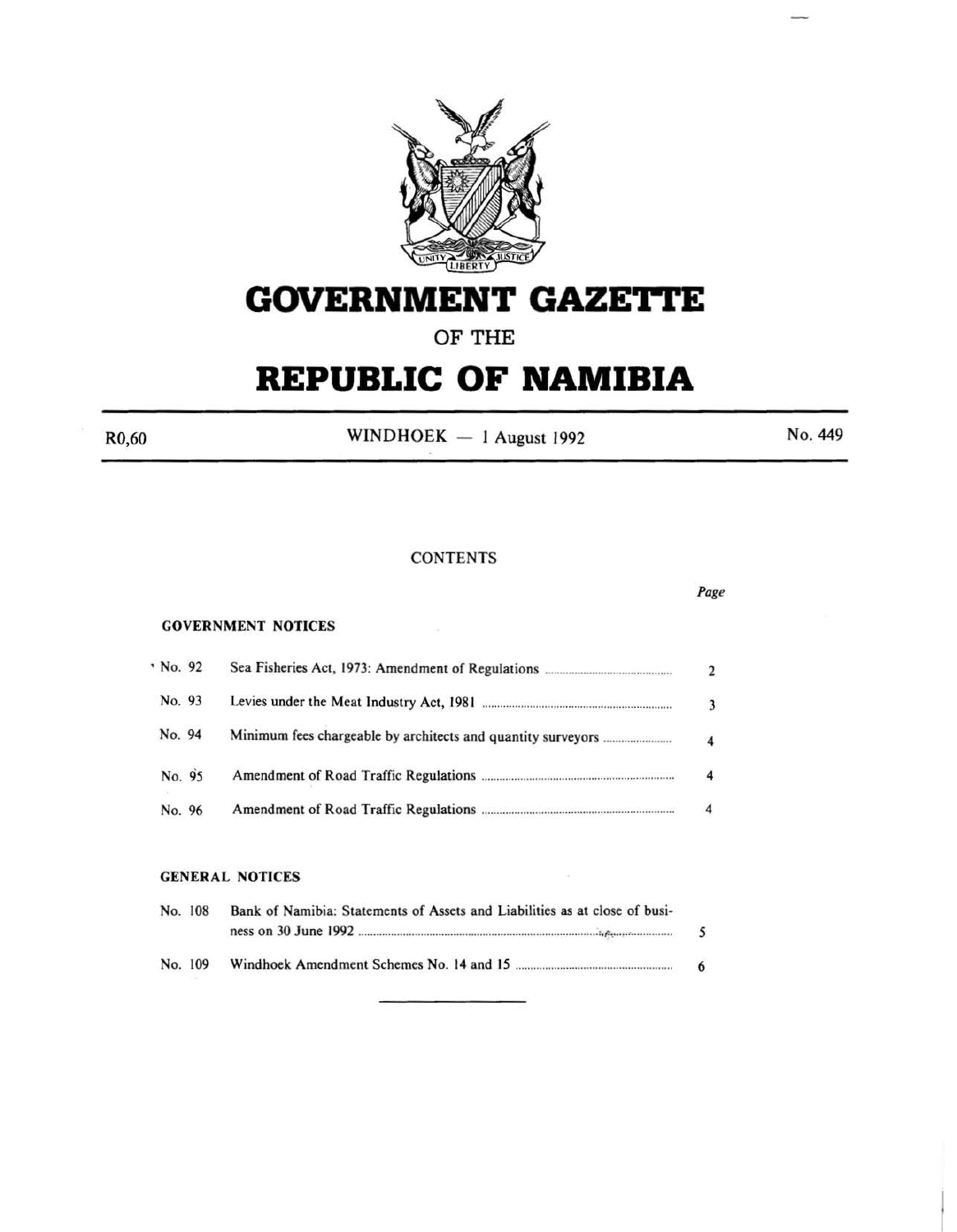# **Government Notices**

# MINISTRY OF FISHERIES AND MARINE RESOURCES

 $N_0$ . 92 1992

#### SEA FISHERIES ACT, 1973: AMENDMENT OF THE REGULATIONS

Under the powers vested in me by Section  $13(1)(e)$  and (n) of the Sea Fisheries Act, 1973 (Act 58 of 1973), I hereby amend regulation 57 of the regulations made in terms of the said Act, as set out below.

## PART VII PROTECTION OF CERTAIN OTHER KINDS OF FISH

Regulation 57 is hereby amended by the substitution for subregulation (4) of the following subregulation:

(4) No person other than the holder of an appropriate licence or a permit issued in terms of this Act shall at any time or at any place, whether on his/her own behalf or on behalf of any other person, catch, possess, convey or cause to be conveyed more than thirty (30) fish belonging to the following species, namely kob *(Argyrosomus hololepidotus),* West Coast steenbras *(Lithognathus aureti),* dassie or blacktail *(Diplodus sargus)* and galjoen ( *Coracinus capensis),* or in the event where all or some of the fish are processed, not more than thirty-five (35) kilograms of such fish, provided that no person in possession of galjoen shall at any time or at any place, catch, possess, convey or cause to be conveyed more than eight (8) whole galjoen or in the case where all or some of the galjoen are processed, not more than ten (10) kilograms of galjoen.

Provided, however, that when more than one angler travels in or on the same vehicle, no more than sixteen (16) whole galjoen or in the event where all or some of the galjoen are processed, no more than twenty (20) kilograms of galjoen shall at any time be present or conveyed on such vehicle.

For the purpose of this regulation, processed fish or processed galjoen means, any fish or galjoen of which one or more of the following parts have been removed, namely scales, head, tail or intestines; an angler means any person above the age of 15 years who has in his/her possession fishing tackle consisting of at least a fishing rod of not less than 2,2 metres long and a fishing reel and fishing line, suitable for fishing from the beach; and a vehicle includes any trailer and/ or vehicle on tow.

H.K. ANGULA MINISTER: MINISTRY OF FISHERIES AND MARINE RESOURCES

-·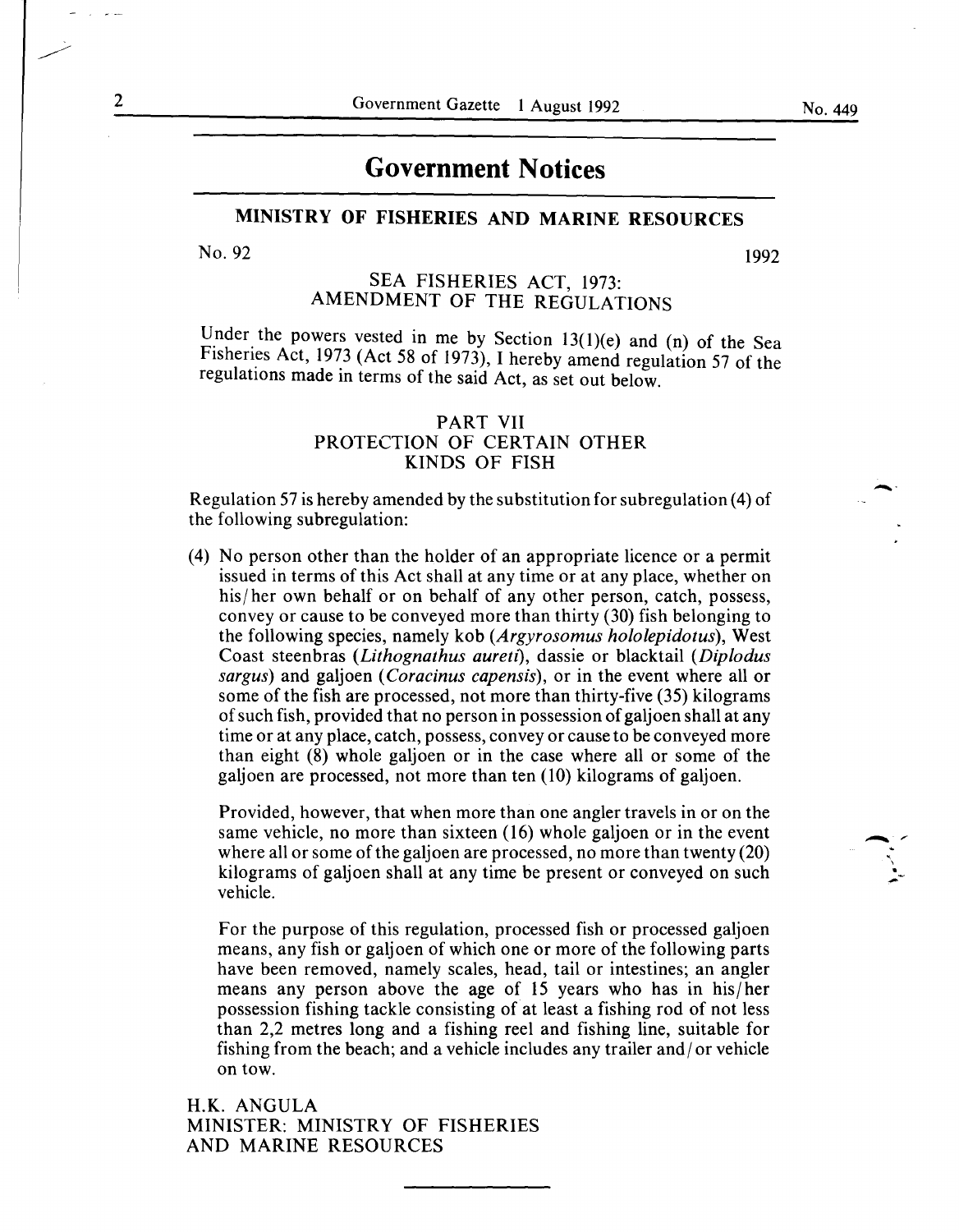,./

#### **MINISTRY OF AGRICULTURE, WATER AND RURAL DEVELOPMENT**

No. 93

1992

#### LEVIES UNDER THE MEAT INDUSTRY ACT, 1981

Under section 17(1) of the Meat Industry Act, 1981 (Act 12 of 1981), and on the recommendation of the Board, I hereby impose with effect from 5 May 1992 the levy set forth in the Schedule, Government Notice 4 of 1992 is hereby revoked.

Given under my Hand and the Seal of the Republic of Namibia, at Windhoek this 22nd day of May, One Thousand Nine Hundred and Ninety-two.

Sam Nujoma President BY ORDER OF THE PRESIDENT-IN-CABINET

#### SCHEDULE

#### 1. GENERAL LEVY

In respect of cattle, sheep, goats and pigs slaughtered in or exported from Namibia for marketing purposes, a general levy is imposed on the following basis:

Per unit slaughtered or exported:

| General Levy        |
|---------------------|
| R <sub>5</sub> , 39 |
| R <sub>0</sub> ,68  |
| R <sub>0</sub> ,97  |
|                     |

## 2. PAYMENT OF LEVY

The levy referred to in paragraph 1 shall be paid by all producers slaughtering or exporting livestock except natural persons or *bona fide*  farmers who slaughter livestock for their own use.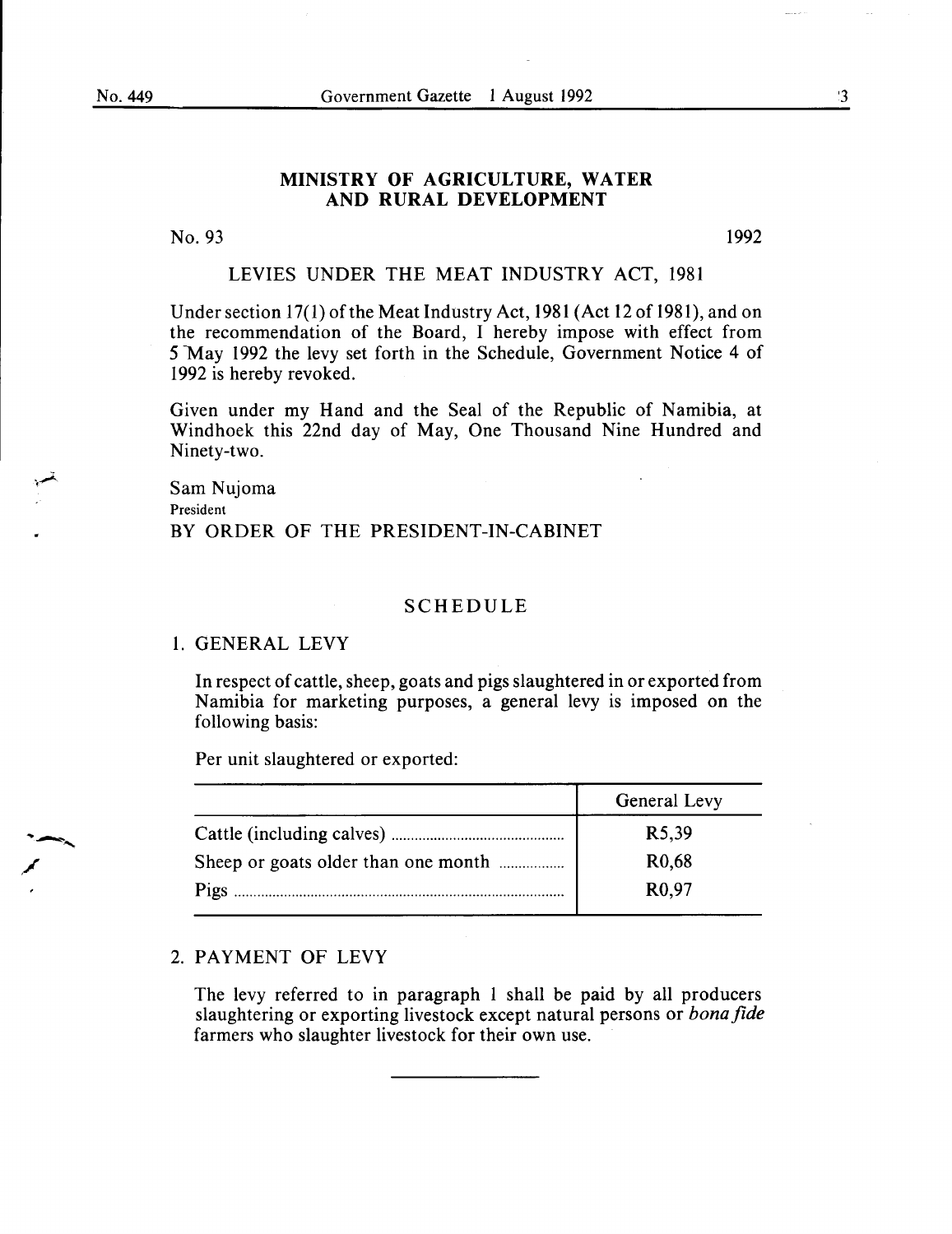#### **MINISTRY OF WORKS, TRANSPORT AND COMMUNICATION**

#### No. 94

1992

# MINIMUM FEES CHARGEABLE BY ARCHITECTS AND QUANTITY SURVEYORS

In terms of section 7(6) of the Architects' and Quantity Surveyors' Act, 1979 (Act 13 of 1979), it is hereby made known that the Minister has under section  $7(3)(a)$  of the said Act prescribed that a minimum fee of R160 per hour shall be chargeable by architects and quantity surveyors.

## **MINISTRY OF WORKS, TRANSPORT AND COMMUNICATION**

No. 95

1992

1992

## AMENDMENT OF ROAD TRAFFIC REGULATIONS

The President has under section 165 of the Road Traffic Ordinance, 1967 (Ordinance 30 of 1967), further amended the Road Traffic Regulations promulgated under Government Notice 95 of 1967, by the addition to regulation 14 of the following paragraph:

"(r) Okahandja Bejaardesorgvereniging (W.O. 38).".

# **MINISTRY OF WORKS, TRANSPORT AND COMMUNICATION**

No. 96

#### AMENDMENT OF ROAD TRAFFIC REGULATIONS

The President has under section 165 of the Road Traffic Ordinance, 1967 (Ordinance 30 of 1967), further amended the regulations promulgated under Government Notice 95 of 1967, by the addition to regulation **14** of the following paragraph:

"(s) Nederduitse Gereformeerde Sendingkerk Khomasdal Welsynsvereniging (W.O. 12)".

-·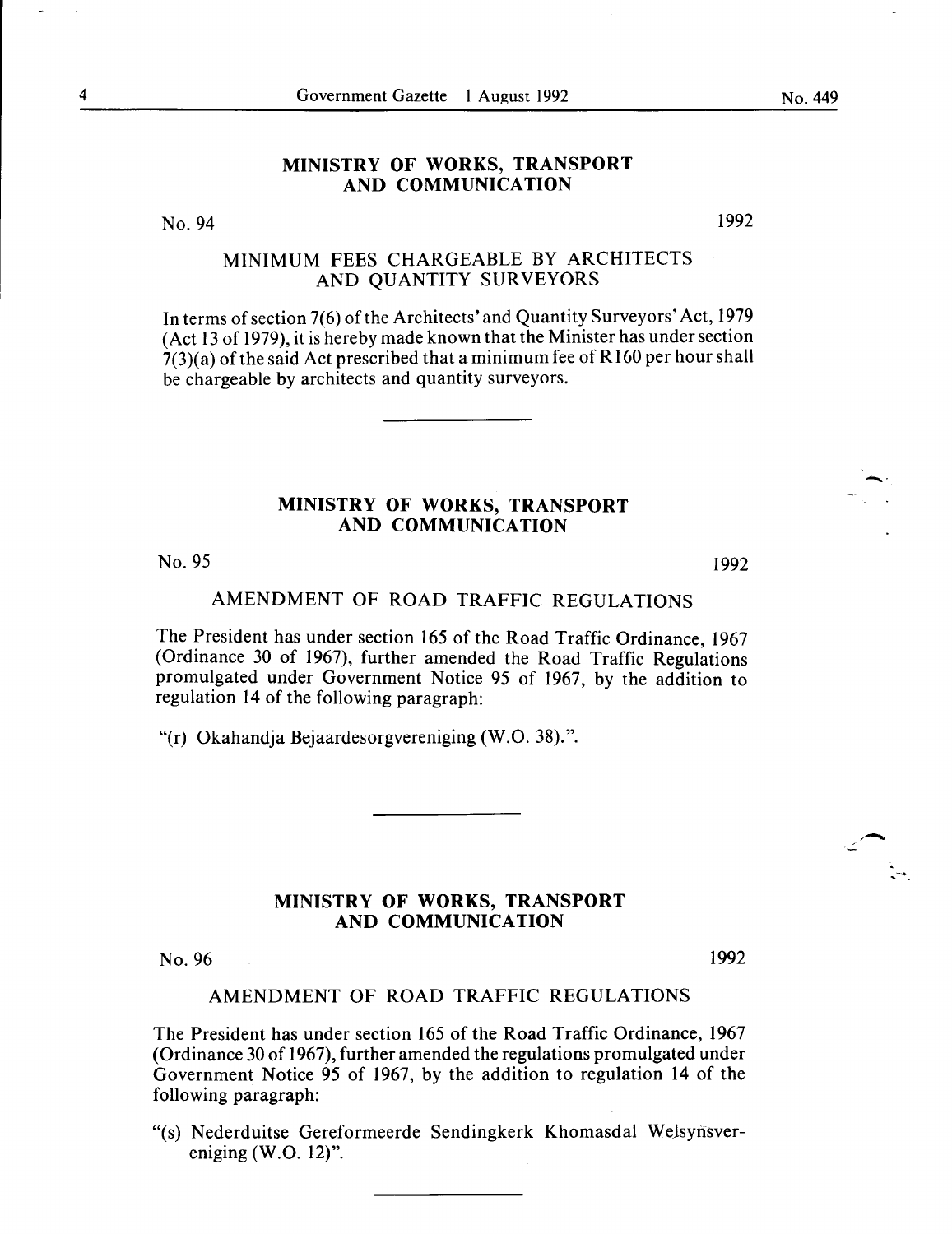/

# **General Notices**

# BANK OF NAMIBIA

 $No. 108$  1992

# STATEMENT OF ASSETS AND LIABILITIES AS AT CLOSE OF BUSINESS ON 30 JUNE 1992

|                                                                                                                                                                             | <u>31-05-1992</u>                                                        | 30-04-992                                                             |
|-----------------------------------------------------------------------------------------------------------------------------------------------------------------------------|--------------------------------------------------------------------------|-----------------------------------------------------------------------|
| <u>Liabilities</u>                                                                                                                                                          | R                                                                        | R                                                                     |
| Share Capital<br>General Reserve                                                                                                                                            | 20,000,000<br>458,495                                                    | 000,000,00<br>458,495                                                 |
| <b>Revaluation Reserve</b><br>Special Reserve                                                                                                                               | 600,126<br>443,096                                                       | 678,228<br>443,096                                                    |
| Deposits:                                                                                                                                                                   |                                                                          |                                                                       |
| Government<br>Bankers - Current<br>- Reserve<br>Other                                                                                                                       | 107,789,904<br>10,803<br>15,651,000<br>715,703                           | $-104, 536, 940$<br>1,147<br>20,067,000<br>715,597                    |
| Allocation of Special<br>Drawing Rights<br>Long Term Loan Facility<br>Other Liabilities                                                                                     | 375,812,693<br><u>976,829</u><br>522,458,649                             | <u>1,907,175</u><br>148,807,678                                       |
| <i><b>ASSETS</b></i>                                                                                                                                                        |                                                                          |                                                                       |
| External:                                                                                                                                                                   |                                                                          |                                                                       |
| <i>Rand Coin</i><br>Balances with other banks<br>IMF - Reserve tranche<br>- Special drawing rights<br>- Rand Subsription<br>Investments - Rand Currency<br>- Other Currency | 133,753<br>1,846<br>39,982<br>657,634<br>119,826,208<br>9,748,712        | 274,545<br>1,193,894<br>39,342<br>657,634<br>122,197,830<br>9,803,797 |
| Domestic:                                                                                                                                                                   |                                                                          |                                                                       |
| Loans and advances<br>- Government<br>- Other<br><b>Fixed assets</b><br>Other assets                                                                                        | 380,688,877<br>446,727<br>906, 002, و<br><u>1,912,004</u><br>522,458,649 | 437,029<br>8,995,262<br><u>5,208,345</u><br>148.807.678               |
|                                                                                                                                                                             |                                                                          |                                                                       |

ERIK KARLSSON<br>ERIK KARLSSON<br>ACTING GOVERNOR <u>\_</u>\_\_\_\_\_

e dí ē

GENERAL MANAGER